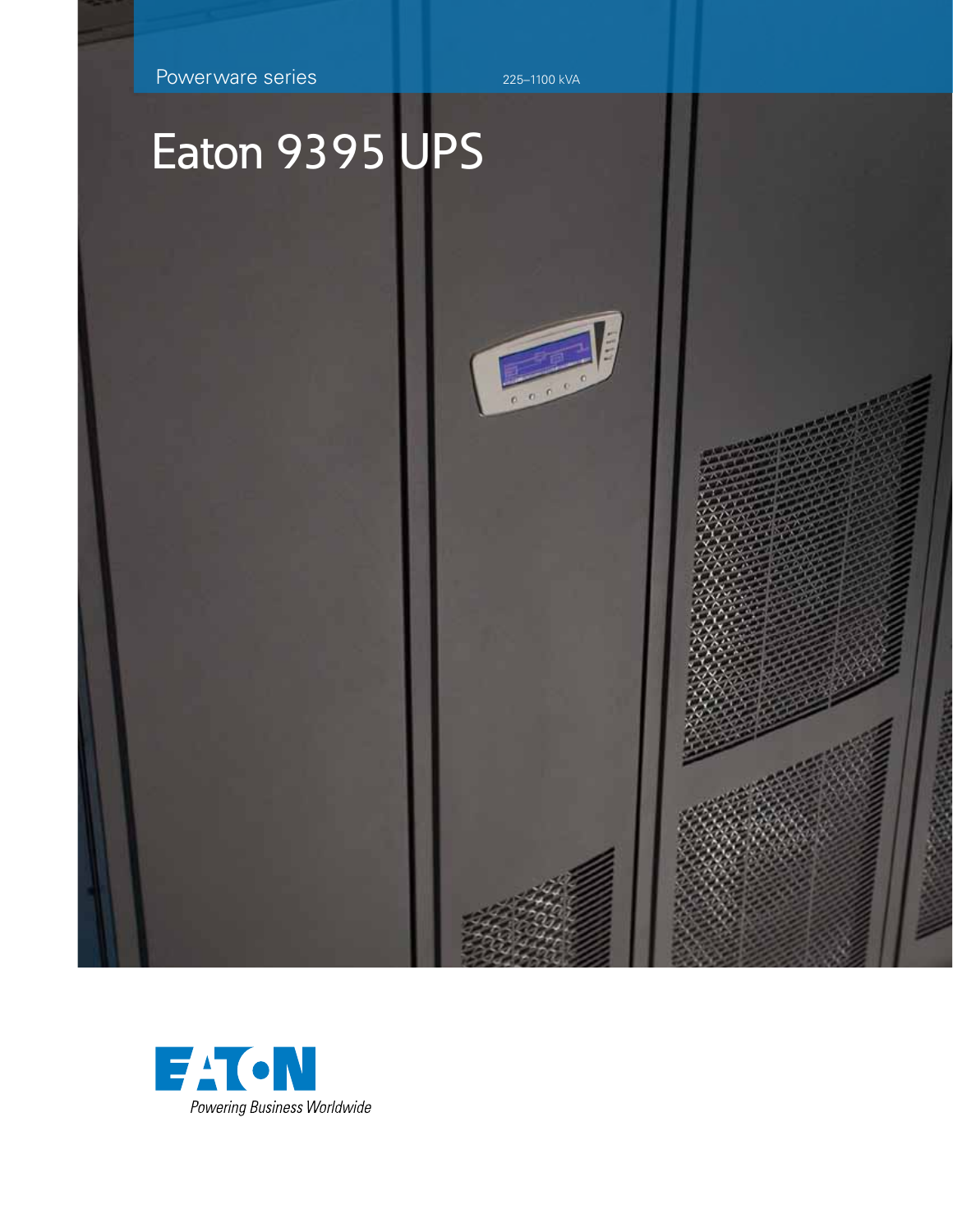#### **Introduction and overview**

With an unprecedented level of power performance, reliability and energy savings, the state-of-theart Eaton® 9395 UPS has raised the bar in three-phase power protection technology. As IT managers, facility managers and CIOs feel increasing pressure to achieve zero downtime, and to scale the data center to meet ever-changing requirements, the search for the most reliable and efficient power protection system has become even more critical. But that search is now over. For more than 40 years, Eaton has been dedicated to delivering the most technologically advanced products for our customers' mission-critical applications—a commitment exemplified by the new 9395. More than an innovative, cutting-edge UPS, it's a quantum leap in three-phase technology.

The 9395 delivers a wide scope of superior customer-driven benefits unmatched by competitive UPS solutions, including:

#### **Leading sustainability**

- • Highest efficiency ratings lower utility costs
- • Lowest total cost of ownership and lifecycle carbon footprint
- • Smallest footprint and weight
- • Lowest transportation and installation costs

#### **Stronger power performance**

- • Lowest input THD enhances compatibility with upstream power systems
- • Lowest output THD
- Optimum generator sizing
- • PFC power supply compatible

#### **Highest reliability and availability**

- • Powerware Hot Sync® wireless paralleling
- Superior battery management
- Inherent redundancy
- • Scalable architecture adapts to increasing power requirements

#### **Robust manageability**

• Superior control and connectivity

#### **Key applications**

- • Large data centers
	- Server farms
	- Telecommunication installations
- Internet service providers
- Transportation systems
- Security operations
- Broadcasting and entertainment
- Process control equipment
- **Financial systems**
- Credit card operations **Healthcare**
- 
- Industrial systems
- Multiple medical imaging units

**The reliable solution**

When it comes to reliability, the 9395 leaves competitive UPSs in the dust. Providing high availability for your critical systems at all times, the 9395 was designed with numerous technological advancements that create an unprecedented level of reliability while emphasizing serviceability– lowering MTTR and enhancing availability.

#### **Double-conversion design offers the highest protection possible**

Unlike some other commercially available UPS technologies, the double-conversion design completely isolates output power from all input power anomalies and delivers 100-percent conditioned, perfect sine-wave output—regulating both voltage and frequency. Even when presented with the most severe power disturbances, power output remains stable. Output voltage

THD is held within two percent of nominal specification for linear loads, and within five percent for nonlinear loads making the 9395 ideal for supporting equipment that is sensitive to a distorted voltage input. Additionally, the 9395 excels at supporting leading power factor loads, which are becoming more prevalent in new or updated data centers. The 9395 handles leading loads, down to 0.9 power factor without derating.

#### **Inherent redundancy option**

Surveys focused on efficiency in data centers reveal that UPSs are often under-loaded–frequently at less than 50 percent. To capitalize on this trend and create even greater reliability, you have the option to configure the 9395 with inherent redundancy. Traditional UPS manufacturers cannot deliver this additional availability without adding a more costly second UPS module.

**Inherent redundancy option: When at or below 50% capacity, the 9395's uninterruptible power modules (UPMs) automatically act as N+1 redundant systems**



Eaton 9395 550 kVA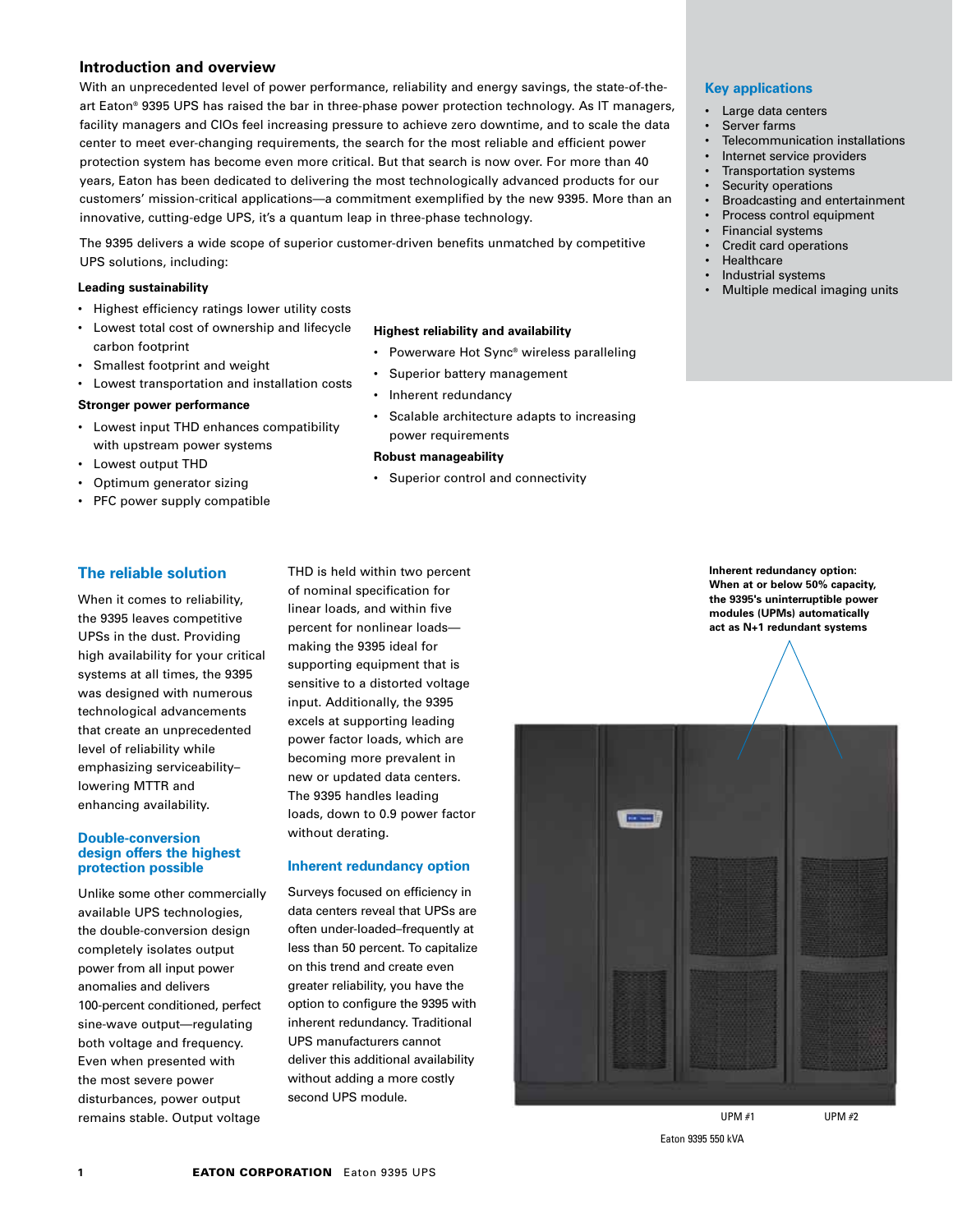#### **Powerware Hot Sync technology: The culmination of power reliability and systems availability**

In systems with multiple uninterruptible power modules (UPMs), the 9395 leverages the synchronization, load sharing and selective trip capabilities of Eaton's patented Powerware Hot Sync® technology. These capabilities are integral to the ultimate systems availability that is the primary requirement for any parallel UPS configuration.

#### **How does Eaton do it better?**

Powerware Hot Sync utilizes a peer to peer control architecture, as opposed to the ubiquitous master/slave controls found in competitive systems. This unique architecture eliminates the need for a single UPM to depend on any outside source for its control. The multiple UPMs simply monitor their own internal metering, and use simple mathematical computations to remain synchronized, share the load equally, and detect and isolate malfunctions. This wireless architecture, eliminates huge bundles of control wiring, hundreds of electrical connections, and removes the need for a failure-prone central control.

Ultimate reliability in the implementation of parallel AC power systems has been proven over the past four decades to be a function of the following two key attributes: System autonomy and simple instrumentation.

The Hot Sync system functions automatically without any dependence on centralized, external control.

Furthermore, because Powerware Hot Sync systems do not require extra circuitry or added complex wiring in order to function in parallel, these designs significantly enhance reliability over other parallel systems that utilize elaborate sync control loop wiring, load share error loop wiring, selective trip detection loops, mechanical relays, multiple specialized PC boards, extra EMI isolation and specialized firmware. The failure of any of these complex controls **The Statical Section Contract Synch eliminates this complexity, ALCONG CONSIDER STATIGERS WITH AUXILIARY STATIC CONSIDERATION CONSIDERATION CONSIDERATION CONSIDERATION CONSIDERATION CONSIDERATION CONSIDERATION CONSIDERATI** enhancing reliability.

#### **Key design features of Hot Sync systems**

- • No system-level single point of failure
- Paralleled UPMs operate completely independently. One module cannot affect or interfere with the others – no domino effect scenario
- No added circuitry is required for parallel operation. Any standard UPS can be used in a parallel system without modification
- This patented and proven technology, has been successfully deployed in thousands of systems around the world.

#### **Sync Control technology**

Sync Control ensures that the output of two (or more) separate UPSs (single modules or parallel systems) remain in phase with one another so static transfer switches connected between the separate distribution paths may change state seamlessly when necessary.

#### **Static Auto Tie**

The Static Auto Tie (SAT) system enhances reliability even further so full load transfers can be made autonomously. The SAT system adds a single wrap-around static switch to the tie breaker in the Hot-Tie system, then adds intelligent controls so a power protection system made up of two or more separate UPS systems can **automatically transfer entire** loads in the event of failure of one side of an A/B distribution system. This eliminates the need for numerous downstream static switches and costly wiring.

In the SAT configuration displayed in the diagram below, there is a static auto tie circuit between the outputs of the two UPS modules that automatically transfers the loads from one to the other as necessary. This less complex, dual-path architecture streamlines the distribution system to eliminate series switching elements and reduce the potential downtime of single power cord loads by up to 50 percent. As a result, the SAT architecture offers a number of benefits, including:

- Reduced capital expenses and installation costs
- • Eliminates need for traditional downstream static transfer switches
- • Increased system reliability and efficiency
- • Decreased maintenance requirements
- • Reduced raised floor space requirements

## **Fully Deployed Static Auto Tie Configuration**

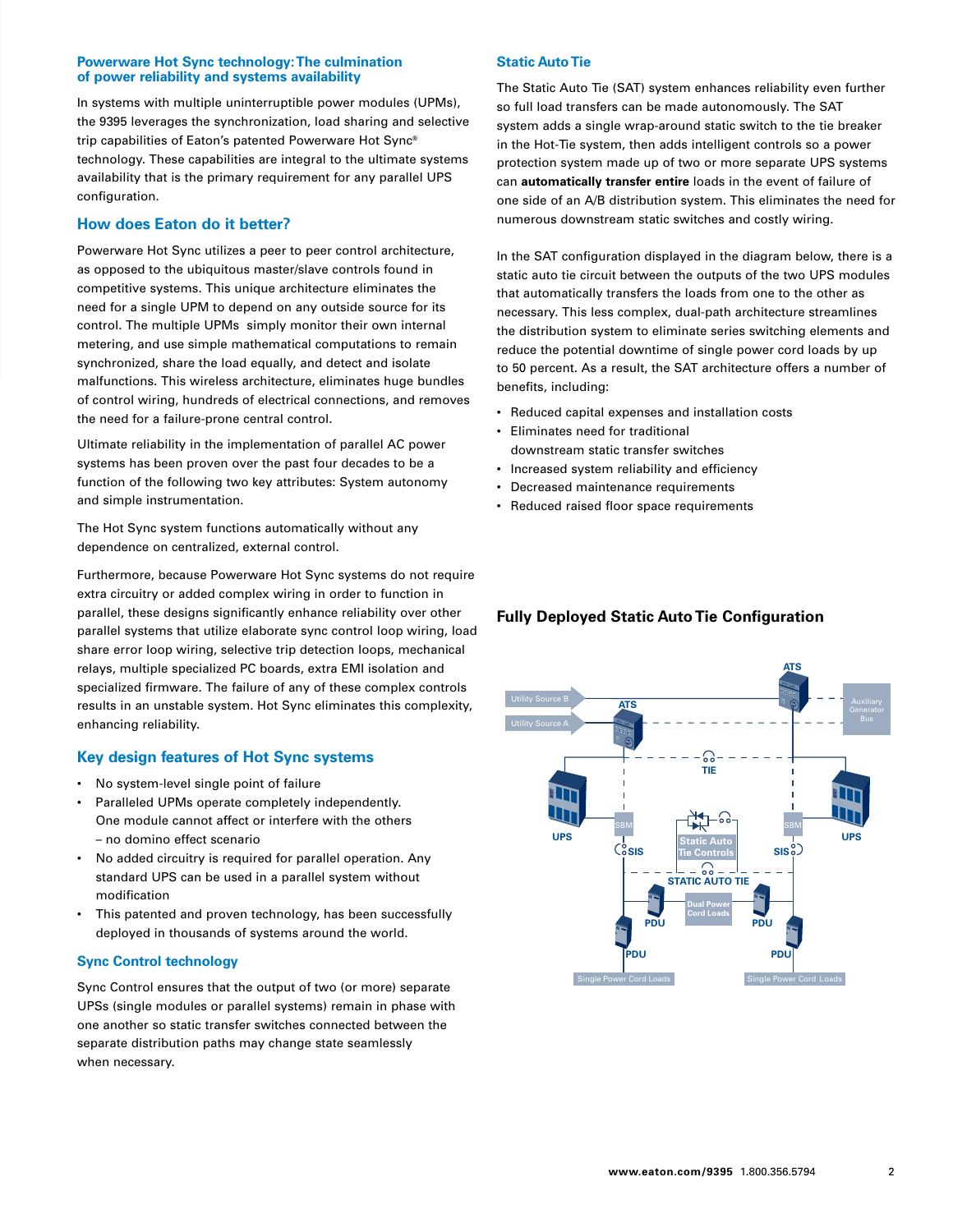#### **Batteries: The heart of every UPS**

When a utility power outage causes a UPS to switch to battery power, it is imperative that those batteries are healthy, charged and up to the task. Improper battery management is the number one cause of downtime. Many UPS batteries on the market today are constantly trickle-charged—a process that degrades the battery's internal chemical composition over time, reducing potential battery service life by as much as 50 percent. To address this, the 9395 uses a sensing circuit and an innovative three-stage charging technique to significantly extend battery service life and optimize recharge time. In addition, temperature-compensated charging monitors temperature changes, and adjusts the rate of charge to prolong battery life.

#### **Monitor batteries for optimum readiness**

Advances in firmware and digital technology enable the 9395 to offer sophisticated battery monitoring and management features that you might expect to find only on expensive add-on systems, including:

- Battery runtime remaining monitor uses system loading and trended battery discharge data plus internal sensing points for voltage and current data to calculate runtime remaining
- • Battery circuit test performs a periodic full-load test of the battery string to ensure that there are no open circuits or weak cells that would jeopardize battery performance and system availability

In addition to these integrated monitoring features, we offer one year of secure, remote monitoring to provide 7x24 realtime monitoring of more than 100 UPS and battery alarms with eNotify. This real-time information is critical in helping you make management decisions, from scheduling preventive maintenance to determining the best way to reduce loads during an outage.

By ensuring optimal battery health and availability, battery monitoring features raise the reliability of the Eaton 9395 beyond any other UPS in its class.

1. Refer to the Eaton Electrical Inc. Limited Factory Warranty for three-phase UPS products for specifications, limitations, and terms. Service and support specifications may vary by country.

#### **Service and support enhance performance**

Eaton recognizes that superior power reliability requires flawless execution from its services team. Every 9395 includes an on-site startup from a factory-trained field technician to insure proper installation, operation, and customer training. In addition, we include a full year of on-site 7x24 parts and labor warranty and service protection plan coverage at no extra charge. Finally, our experts will remotely diagnose, trend, and proactively spot problems and expedite field technicians with appropriate parts when required during the first year with our advanced eNotify Remote Monitoring Service. Included at no extra charge with every 9395:

- 7x24x365 startup service and customer training
- One-year limited factory warranty<sup>1</sup>
- Service protection plan 7x24 coverage, eight-hour response (upgrade to four- or two-hour where available), parts and labor, unlimited on-site emergency response support
- eNotify Remote Monitoring Service: 7x24 critical alarm notification and monthly reports on UPS and battery health
- 7x24 technical support access



In addition to the warranty and first year of on-site coverage, Eaton offers a wide variety of support agreements for continued preventive and emergency response maintenance. PowerTrust Service Plans include:

- UPS and battery scheduled preventive maintenance
- Parts and labor coverage for electronics and/or batteries
- • Factory-trained technicians with genuine Eaton parts and diagnostic tools
- • eNotify Remote Monitoring Service
- Available coverage: 7x24, eight/four/two-hour response, or 8x5 next business day response
- • 7x24 technical support access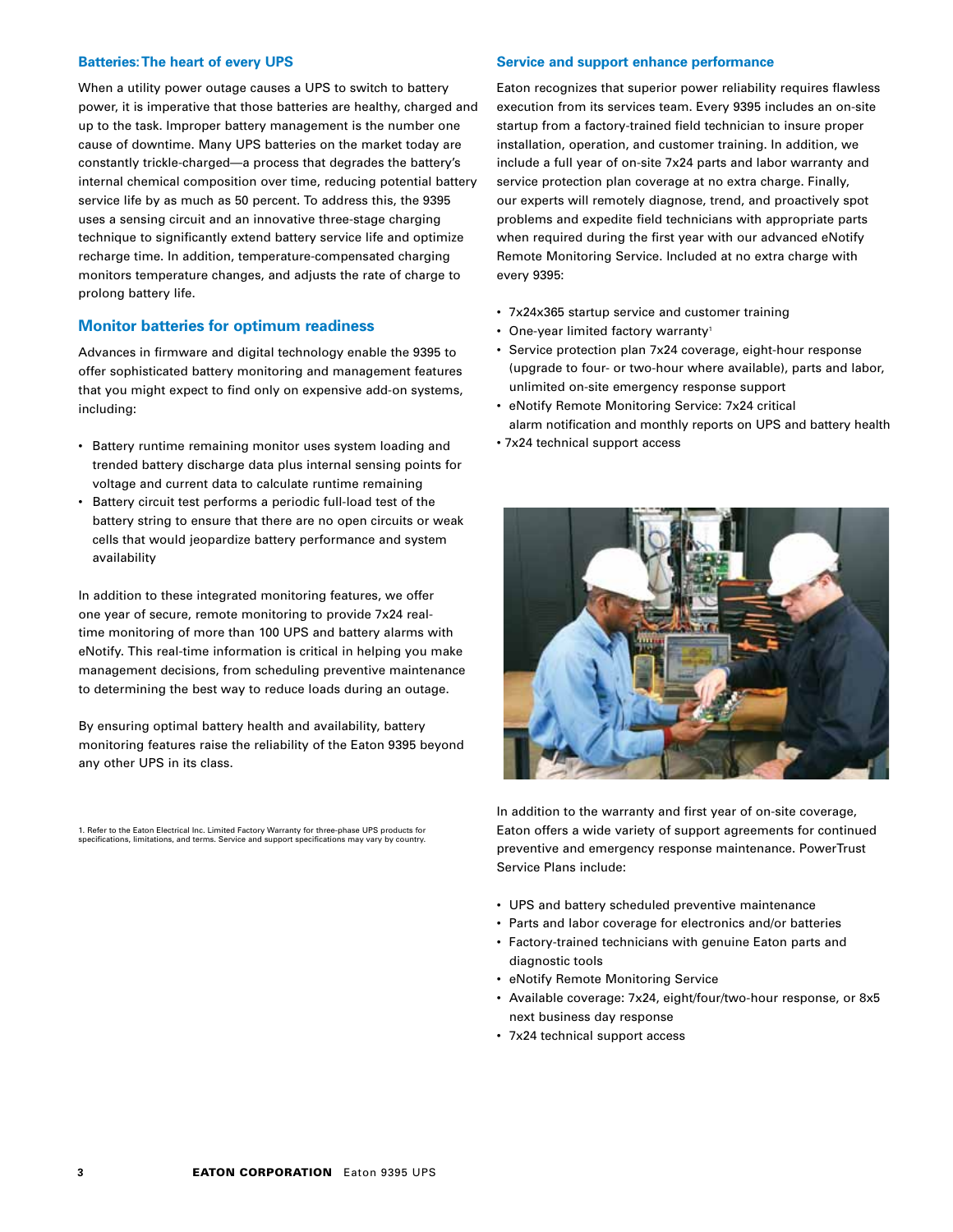#### **eNotify Remote Monitoring Service**

All PowerTrust Service Plans include Eaton's eNotify Remote Monitoring Service, enabling Eaton service technicians to remotely monitor your UPS and batteries using one-way e-mails. With technical experts available to respond immediately and resolve many issues remotely, eNotify features 7x24 real-time monitoring of 100+ UPS and battery alarms.

The eNotify service provides you with monthly reports detailing the ongoing health of your 9395 UPS. The Customer Monitoring Report delivers information on your unit's voltages, loads, and external factors such as temperature and humidity. Additionally, the report provides information about the attached batteries and system availability. All of these factors contribute to the Relative Health Index (RHI) score that allows you to compare your unit's health to Eaton's optimum operating levels.

Proactive monitoring is also included. Upon receipt of both status and event e-mails, anomalies are checked for incoming parametric or event data logs. If an anomaly is detected, Eaton analysts further study the data for possible impending failures and take appropriate action. The following critical alarms are provided by eNotify:

- UPS output power will turn off after the configured delay period
- • Low battery alarm present
- • UPS hardware fault detected
- UPS battery completely discharged
- • UPS inverter fault detected
- • UPS internally bypassed
- UPS output has been turned off
- UPS shutdown imminent alarm condition exists
- The failure of one or more fuses has been detected
- A relay, contactor, or breaker has failed

The eNotify Remote Monitoring Service provides confidence that Eaton is continually watching your 9395 and will combine its technical resources and field technicians as needed to quickly respond to critical alarms.

*The innovative design of the Eaton 9395 delivers the industry's best performance combination of high efficiency, low input current distortion and high power factor.*



Sent via email to as many as six site contacts, the eNotify monthly Customer Monitoring Report provides a summary of the top 10 performance and environmental parameters, battery events, availability percentage, and comparative status against recommended specification.

#### **Unmatched green power performance**

The innovative design of the 9395 delivers the industry's best performance combination of high efficiency, low input current distortion and high power factor. The 9395 operates at greater than 94 percent efficiency, reducing utility costs and extending battery runtimes. Higher system efficiency also results in cooler operating conditions, which reduces facility air conditioning cost, extends the life of UPS components, and increases overall reliability, availability, and performance. A new input circuit design within the 9395 keeps input current THD low and input power factor near unity without compromising overall efficiency. As a result, the UPS allows maximum transfer of power between the power source and the protected load and is exceptionally compatible with multiple power sources, especially auxiliary generators. On the output side, the ultra high-speed switching pulse width modulation (PWM) inverter enables the 9395 to provide its full rated power capability to the load whether the load power factor is 0.9 lagging, unity, or 0.9 leading.

The use of sustainable materials and highly efficient manufacturing technology results in dramatic savings in carbon footprint versus similar UPS products.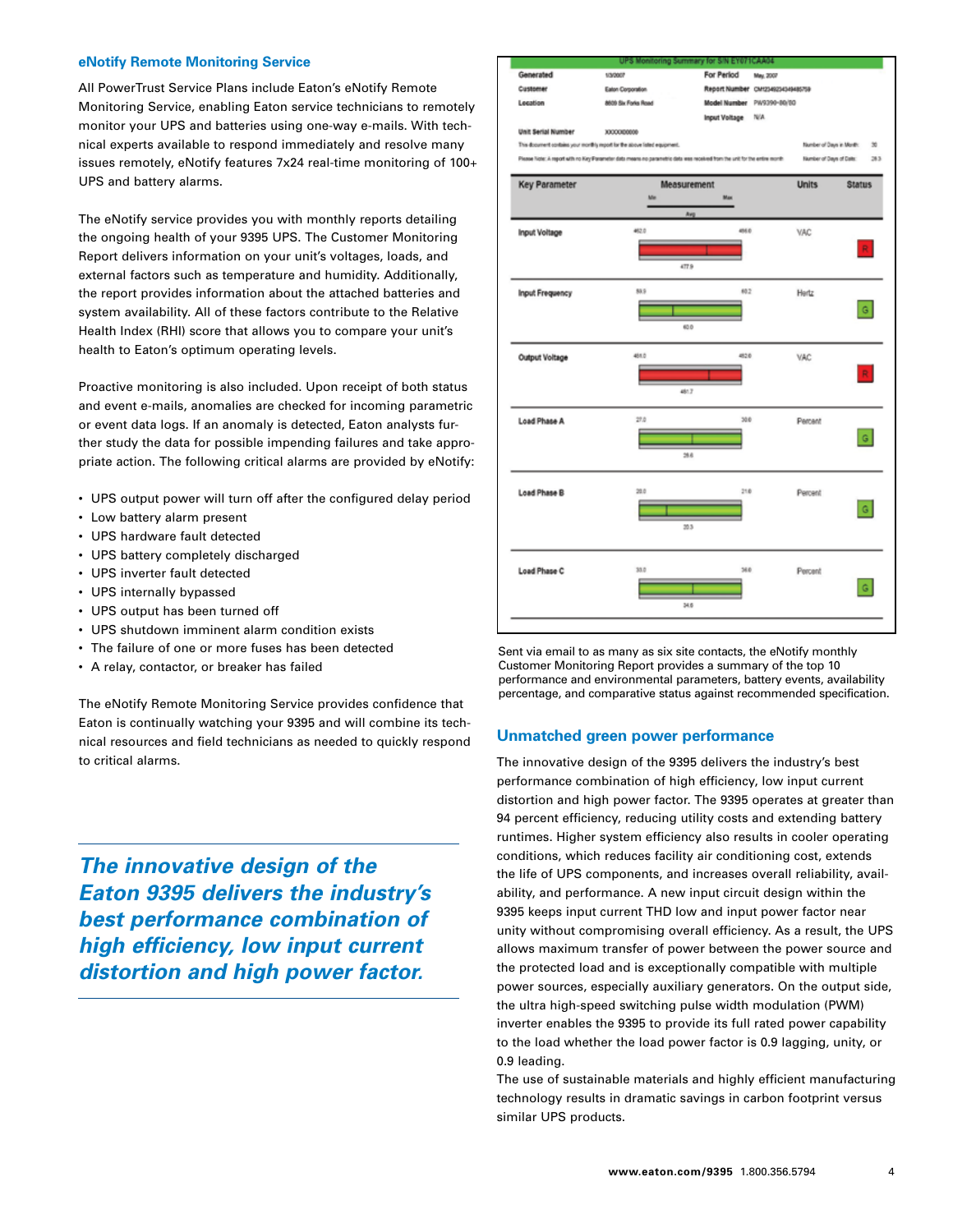#### **Measuring power performance: Efficiency, power factor, and THD**

Power performance, which is measured by system efficiency, output power factor, and THD, is the foundation of the Eaton 9395. It is the UPS's robust combination of these three elements that make it stand out as the premier UPS in its class. The table below demonstrates how the 9395 with Energy Saver System compares to competitive UPS models. Most manufacturers must use input filters, which lower their efficiency rating. The 9395, on the other hand, does not require input filters to obtain excellent input THD.

As an example, a large data center (2.2 MVA) would realize the following savings by using a 9395 in Energy Saver System (ESS) compared to traditional N+1 systems:

- • Additional energy savings: 2917 MW hours
- • Additional carbon savings: 2523 tons
- • Annual cost savings: \$315,708

#### Eaton 9395 (with ESS) ANNUAL Power SAVINGS vs. The Competition

| Model             | kVA rating | <b>Full load</b><br>annual power savings | Half load power savings | <b>Cooling power savings</b><br>at half load | <b>Total savings at half load</b><br>(power and cooling) |
|-------------------|------------|------------------------------------------|-------------------------|----------------------------------------------|----------------------------------------------------------|
| <b>Eaton 9395</b> | 1100       |                                          |                         |                                              |                                                          |
| vs. Competitor A  | 1000       | \$66,300                                 | \$35,700                | \$23,800                                     | \$59.500                                                 |
| vs. Competitor B  | 1000       | \$20,400                                 | \$15,300                | \$10,200                                     | \$25,500                                                 |

costs calculated at industry average of \$.10 per KWH

#### Eaton 9395 Power density vs. The competition (N+2 System)

| Model             | kVA rating | KW per sq. foot | Annual space cost savings (at \$1000 per sq. foot) |
|-------------------|------------|-----------------|----------------------------------------------------|
| <b>Eaton 9395</b> | 1100       | 25.5            |                                                    |
| vs. Competitor A  | 1000       | 16.6            | \$15,000                                           |
| vs. Competitor B  | 1000       | 16.9            | \$20,000                                           |

#### **The importance of system efficiency**

To demonstrate the importance of total system efficiency in relation to load level, the graph below shows how efficiency generally dips as load level decreases. In general, manufacturers list an optimal efficiency rating at full load. In reality, however, most three-phase UPSs operate in the range of 20—40% load. As a result, it is extremely important to evaluate the efficiency of a UPS at lighter loads as this graph depicts. Energy Saver System operates at 99% efficiency even at low load levels giving end users real energy savings.

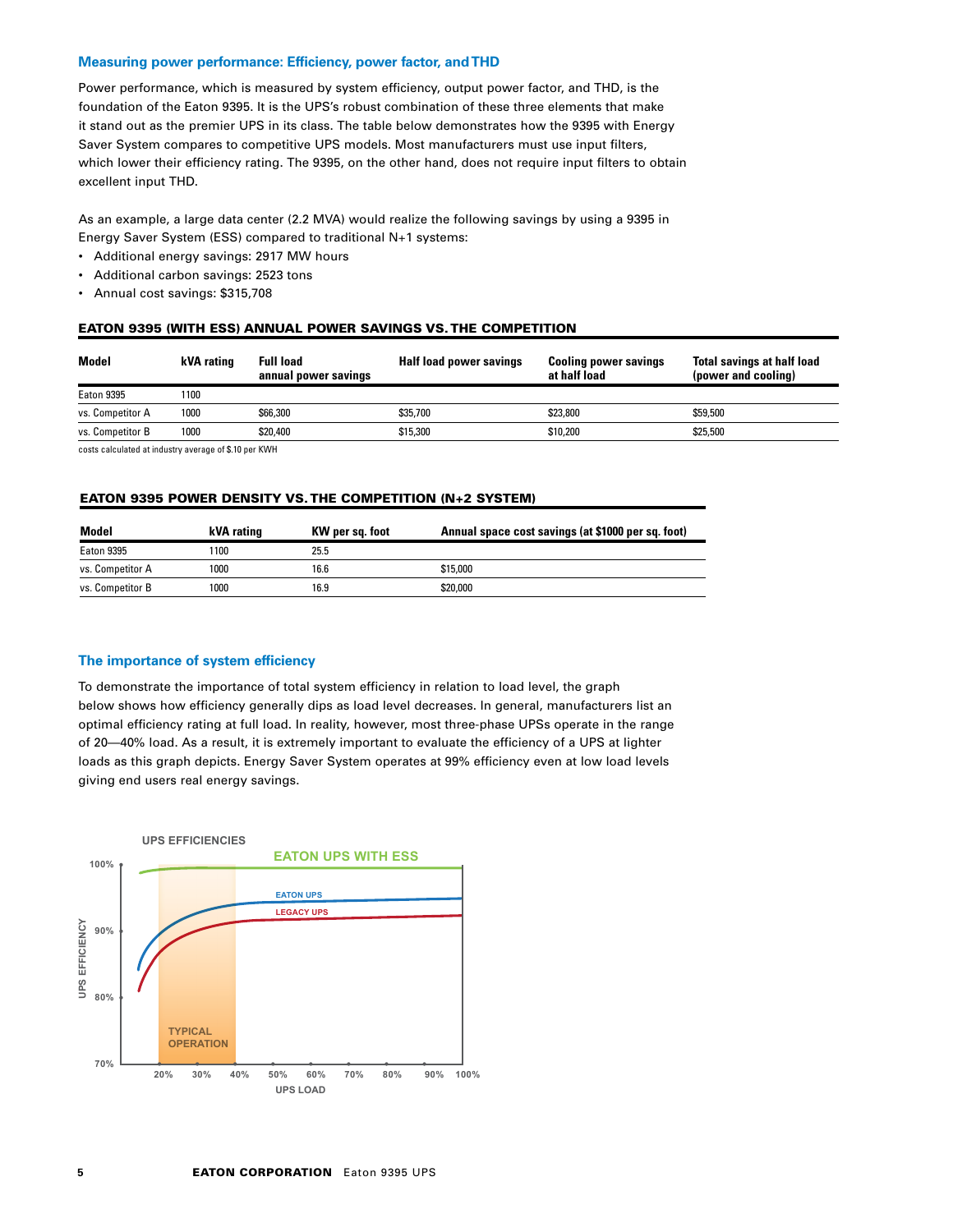#### **Easy Capacity Test**

The 9395 has the unique ability test its entire power train under full load stress without the requirement of an external load. With no load connected, the 9395 is able to test all of its power handling components, including the rectifier, inverter, contactors, fuses, power busses, cabling, batteries, bypass (static switch), magnetics, and filter capacitors. The net result

of this innovative load test is that there are no load banks to rent, no temporary load connections to make, and no wasted energy. Furthermore, the 9395 has the ability to test the upstream bypass input breaker (BIB), the rectifier input breaker (RIB), and all of the electrical cables between them. This load test feature can take the place of most traditional

load bank tests to save you time and money during startup and commissioning. Eaton field technicians are trained to use this load testing capability during a startup service to ensure optimum calibration and, maximum efficiency, and inherent redundancy. As a result, they can produce a report that verifies these tests and overall performance of the UPS. All

preventive maintenance visits included with PowerTrust Service Plans for the 9395 include this unique load testing feature to ensure that the UPS is operating optimally. It also validates the performance of an installed UPS and can simulate various operations and power transfers.



**Easy Capacity Test Power Flow**

## **Scalable, redundant archi- tecture meets current and future requirements**

The 9395 combines the reliability and redundancy of a multi-module UPS into an integrated, pre-wired solution. With a unique, flexible design that provides scalability, the UPS can adapt to future changes in load demands and new requirements for higher reliability without requiring the purchase of an additional UPS. For example, the 9395 UPS enables you to add a 275 kVA UPM in the field for N+1 redundancy or capacity.



Eaton 9395 825 kVA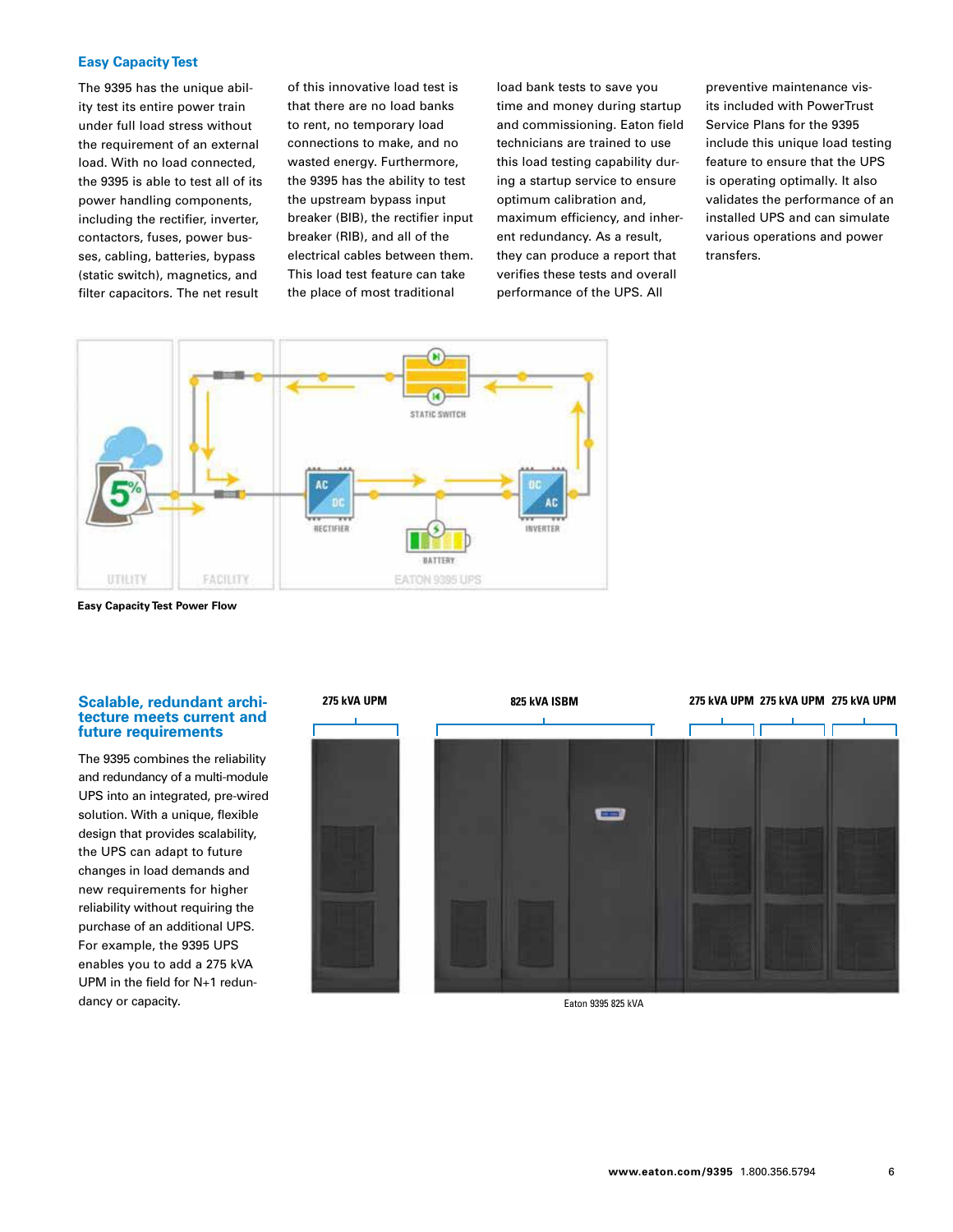#### **System Bypass Module:**  *unparalleled* **flexibility for your** *parallel* **UPS system**

Four decades of experience in paralleling large UPS systems is incorporated in this newest System Bypass Module (SBM) from Eaton. For use with multi-module paralleled 9395 systems, the switchgear enclosure encompasses a centralized static switch. It is orderable with either momentary or continuous duty rating, along with system-level circuit breakers for bypass, UPS system output, feedback protection and maintenance, or "wrap-around" bypass functions. Four ratings are available as standard: 1200A, 2000A, 3000A and 4000A. This

customizable cabinet features a 10 inch color LCD screen to display status for up to 32 of the UPM modules, and provides an intuitive user operation interface.

The touch sensitive SBM display shows a graphical view of the entire system one-line diagram, with intuitive controls and quick access to key information like battery time remaining, event/alarm history, system metering for kW and kVA, voltage, current, frequency, power factor and phase balance. The SBM also provides terminal connections for system-level building alarm inputs and relay outputs. To enhance flexibility, the

system controls/monitoring section may also be deployed in custom or third party switchgear, to ensure that the most reliable monitoring and user-friendly controls are included with alternative power circuit components.

The Eaton SBM incorporates the following hallmarks of Powerware Hot Sync paralleling technology, which has defined Eaton's most mission-critical UPS configurations for decades:

• Multiple UPS synchronization and load sharing accomplished without dependence inter-module wiring networks.

- •Peer-to peer architecture which operates the parallel system without the need for master load share or master synchronization controls. The system operates with NO centralized control circuit.
- •Control Area Network (CAN) bus architecture to ensure precise load sharing <3% at full system load.
- • Designed with no single point failure in powertrain or control.



**Eaton 10 inch LCD SBM screen**

#### **Concurrent maintenance: Higher availability**

With 9395 redundant models, Eaton field technicians can completely isolate and service a redundant module while the other module carries the load– *without going to bypass for service*. The 9395 also features a completely front-accessible design and can be installed against walls or back to back in multi-module configuration. This service-friendly design enhances maximum uptime and availability.

#### **Ease of installation**

Traditional multi-module installations require up to three times the footprint for power modules and tie cabinets. In contrast, the 9395 is a completely integrated large system that incorporates multiple power modules and system switchgear on factory prewired bases. Since everything is pre-wired, cabling costs and installation time are significantly reduced.

**Service this module**



**…While this module carries the load**

Eaton 9395 550 kVA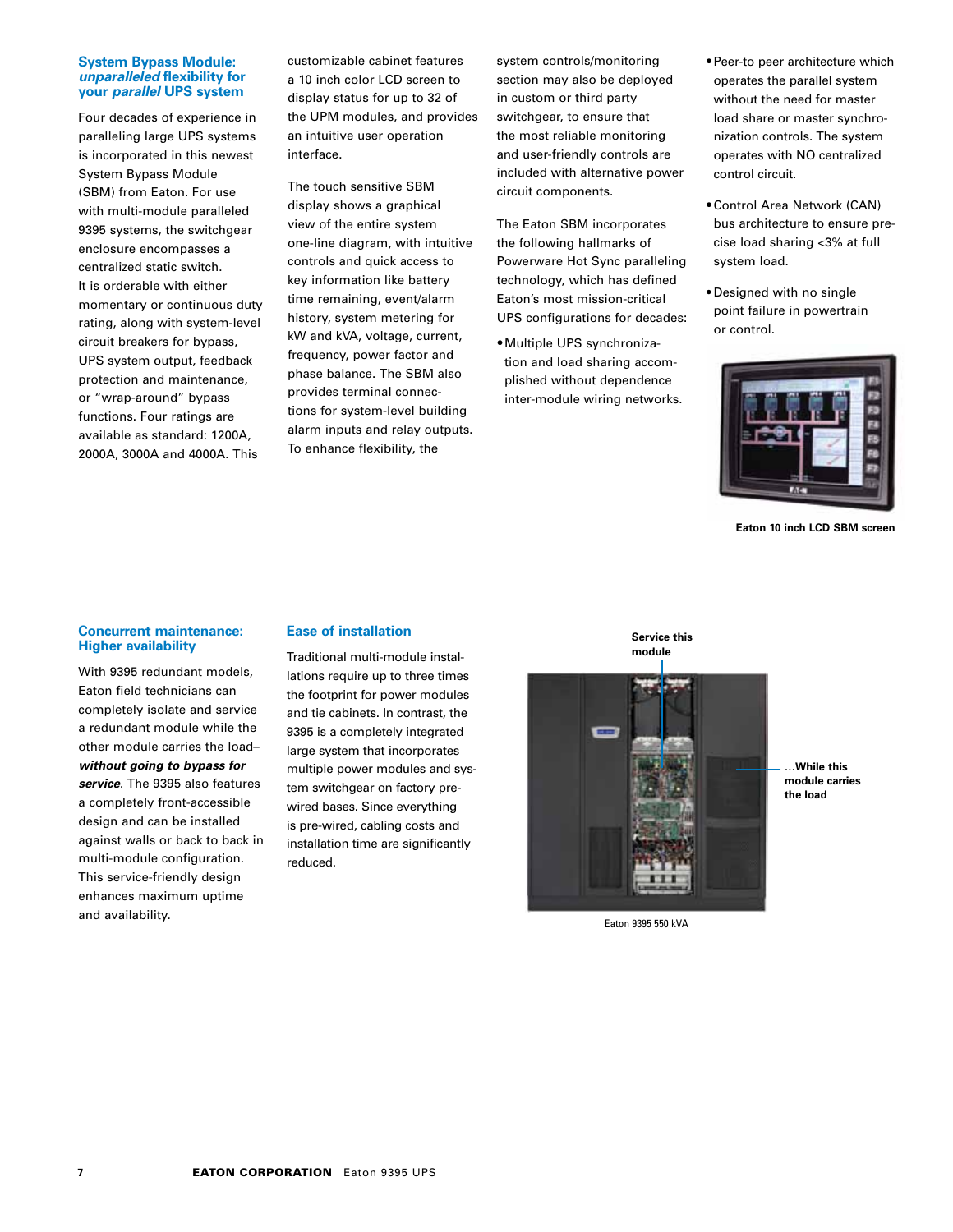# **Competitor Solution** 125 sq. ft. 19,215 lb system weight\*

**Extensive site wiring \*Excluding batteries**



#### **UPM 3 UPM 4 UPM 1 UPM 2 UPM 3 ISBM AC Input AC Bypass Load Eaton 9395 Solution** 39 sq. ft. 6,365 lb system weight\* **Minimal site wiring \*Excluding batteries**

## **Greatly reduced footprint**

The 9395 UPS offers the smallest footprint and lowest weight of any UPS in its class—50 to 60 percent less than competitive units. In fact, the 9395 fits a redundant design into the same footprint as a traditional, non-redundant UPS. The 9395's smaller footprint not only reduces your total cost of ownership, but also provides a UPS that is approximately half the weight of legacy and competitive systems. As a result, freight costs are much lower and the smaller size and weight of the UPS make it much easier to handle. In fact, the 9395 fits easily through all doors and can

be transported on freight elevators. Unlike some larger and heavier systems, there is no need to dismantle it to fit it on elevators or through doorways, which can cause significant delays and increase costs.

#### **Minimized cabling requirements and expense**

In an integrated system such as the 9395, multi-module systems arrive pre-wired with no need to perform costly and timeconsuming inter-unit cabling for power and communications between modules and the system bypass unit. Considering the increasing cost for raw

materials such as copper, this savings can be significant. Cabling enters the 9395 UPS from either the top or bottom of the cabinet to provide easier and more flexible installation

#### **Reliable Eaton components**

The 9395 leverages reliable and proven electrical components manufactured by Eaton such as Cutler-Hammer circuit breakers and contactors.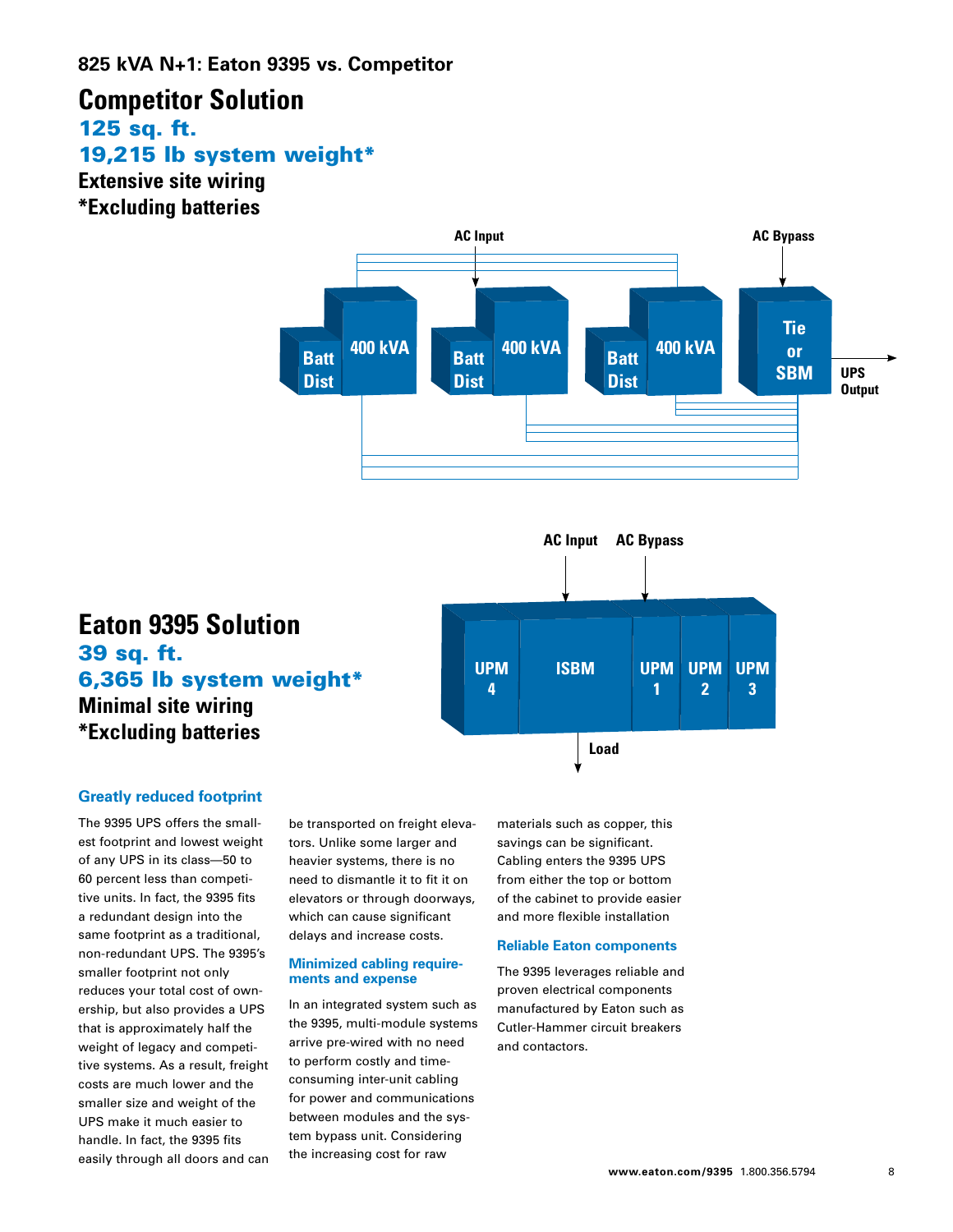#### **Eaton's total PowerChain Management solution**

Eaton views your power system as a strategic asset—an approach we call PowerChain Management®. Eaton's PowerChain Management solutions can help transform complicated power systems into a single, integrated system easily visible and manageable as a strategic business asset, providing a significant competitive advantage.

If your company is like most, its power system was built over time. As the organization's needs changed, additional equipment was likely piece-mealed into the system, with a circuit breaker added here and a transformer replaced there. The result can be a power system that is a complicated mixture of old and new equipment from several different manufacturers. Because there is no common means of communicating across this varied equipment, gathering data across the enterprise can be quite challenging.

#### **Enhance your business visibility to see the entire picture**

The complexity of gathering data among various devices makes it difficult to get a clear picture of what's happening inside your power system, which decreases your ability to manage your power system effectively. Consequently, business results suffer, because your enterprise depends on its power system.

Eaton's Power Xpert® Architecture, the backbone of our PowerChain Management solutions, enables you to monitor much more than your 9395 UPS; it transforms your power system into an integrated, agile system that delivers real competitive advantages. With the software and hardware components of Power Xpert Architecture, you can monitor, control, and manage your complete power system effectively and efficiently, including PDUs, batteries and other critical equipment. Using a simple, Web-based interface, the varied elements of your power system are integrated into a single view, with the ability to easily monitor the availability and reliability of electrical power, lower energy costs, extend equipment life, and more.

#### **Optimize your power system**

PowerChain Management can also help you manage your power system for peak performance by integrating and optimizing your power assets and ensuring that they align with your business goals.

Once your power system is linked to an Ethernet network via the Power Xpert Architecture, you can connect to and share information with a variety of applications, such as the building management system monitoring your HVAC equipment, or your enterprise accounting system. Power Xpert Architecture's open standards and scalable approach make it easy for your power system to grow and adapt to a rapidly changing environment.



#### **Eaton delivers a new level of confidence**

The culmination of 40 years of R&D excellence, the new Eaton 9395 UPS delivers the utmost in confidence—confidence that your organization's critical systems are protected by the most reliable, efficient, and full-featured protection solution available. Eaton will be there with you long term, with premium warranty coverage and expert technical support. **To find out more about the 9395 UPS, visit our Web site at www.powerware.com/9395 or contact us at 1.800.356.5794.**



**The ConnectUPS-X Web/SNMP Card allows you to connect your 9395 directly to the Ethernet network and the Internet. This unique solution allows you to conveniently monitor and manage your UPS with a standard Web browser. The ConnectUPS Card is also used to take advantage of Eaton's 7x24 eNotify Remote Monitoring Service.**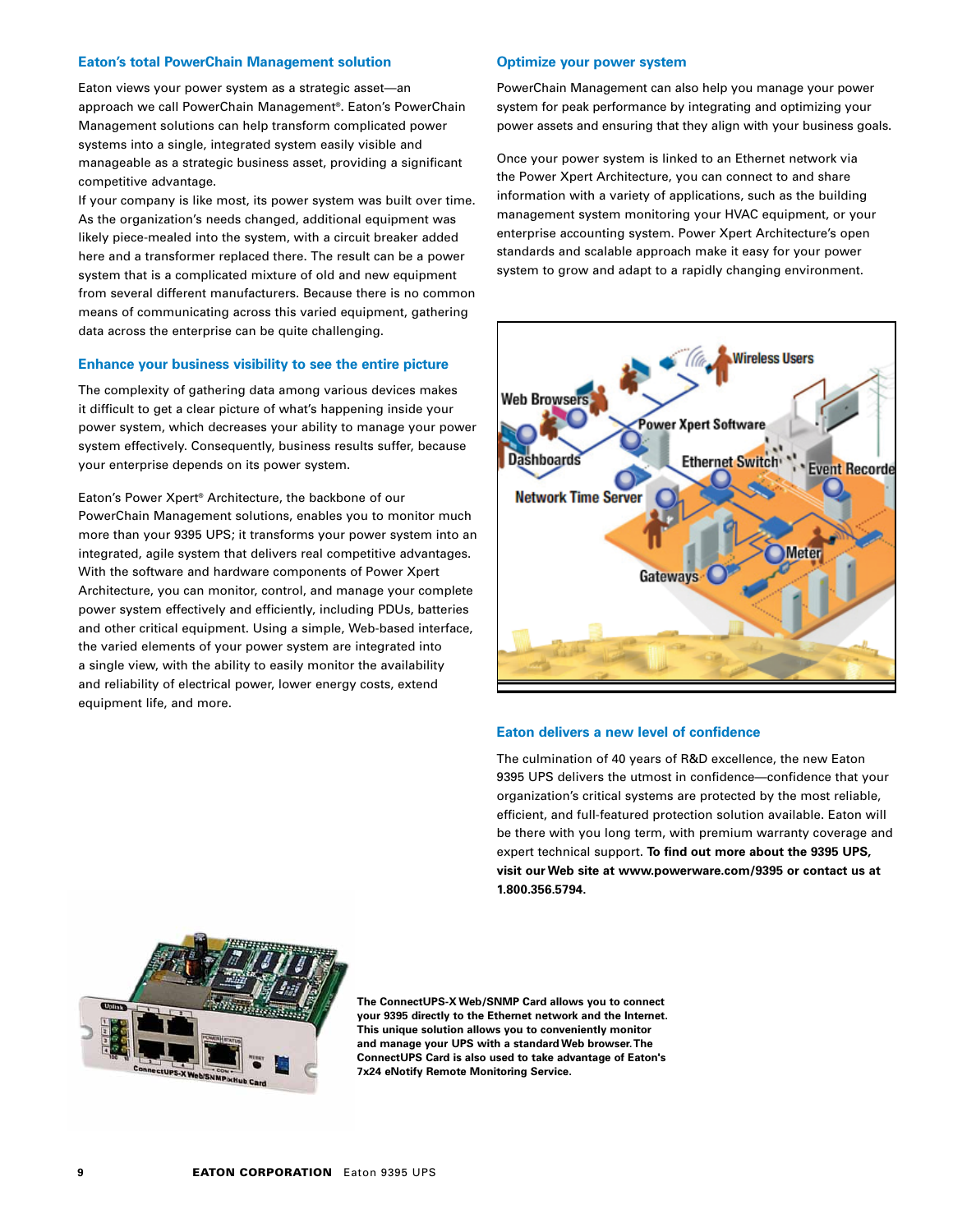## **Core components**



## **A closer look inside the Eaton 9395**



Eaton 9395 550 kVA